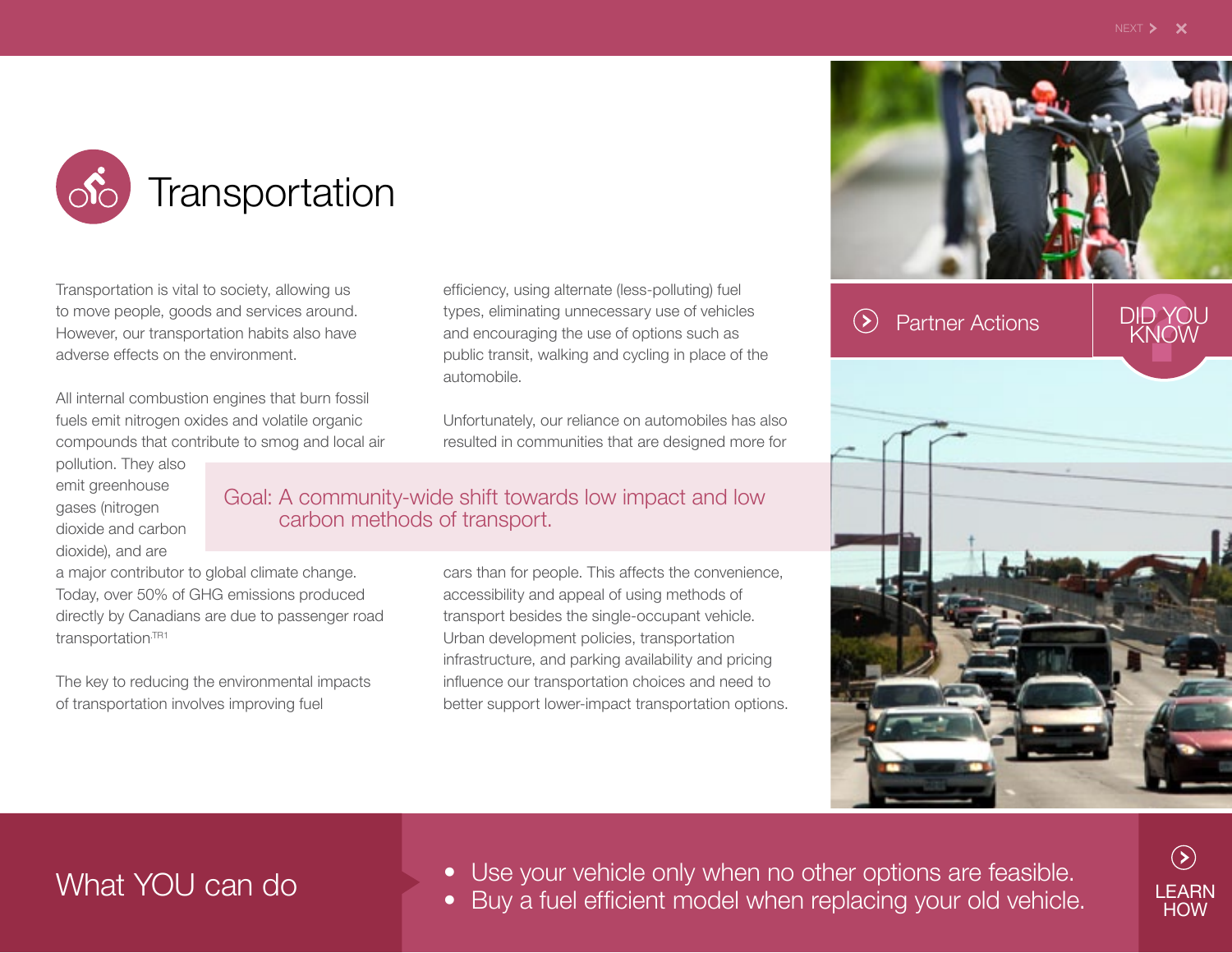

## Objectives & Actions

### **OBJECTIVE**

By 2019, achieve a reduction in transportation related CO<sub>2</sub> emissions by 1 tonne per capita.

ACTIONS ACTIONS

The City of Greater Sudbury will:

- Enact and enforce an Anti-idling By-law
- Review taxi licensing requirements for opportunities to encourage the purchase of highly fuel efficient vehicles
- Discourage the establishment of new drive-thru facilities
- Support development patterns that complement active transportation and transit use (See Energy Section for actions relating to the municipal vehicle fleet.)

EarthCare Sudbury Partners will:

- Reduce the length and number of vehicle trips
- Purchase fuel efficient vehicles
- Implement measures to reduce idling within their operations
- Investigate the feasibility of a car-sharing service for Greater Sudbury

What YOU Can Do:

- Maintain proper tire pressure
- Employ fuel efficient driving practices [LEARN HOW](http://www.city.greatersudbury.on.ca/cms/index.cfm?app=div_earthcare&lang=en&currid=916&parid=912)

> 12% of the local labour force biked, walked or took public transit to work in 2006.TR3

Progress Indicators  $(\geq)$ 



- 
- Avoid idling your vehicle. What YOU can do Perform a monthly maintenance check on your vehicle.

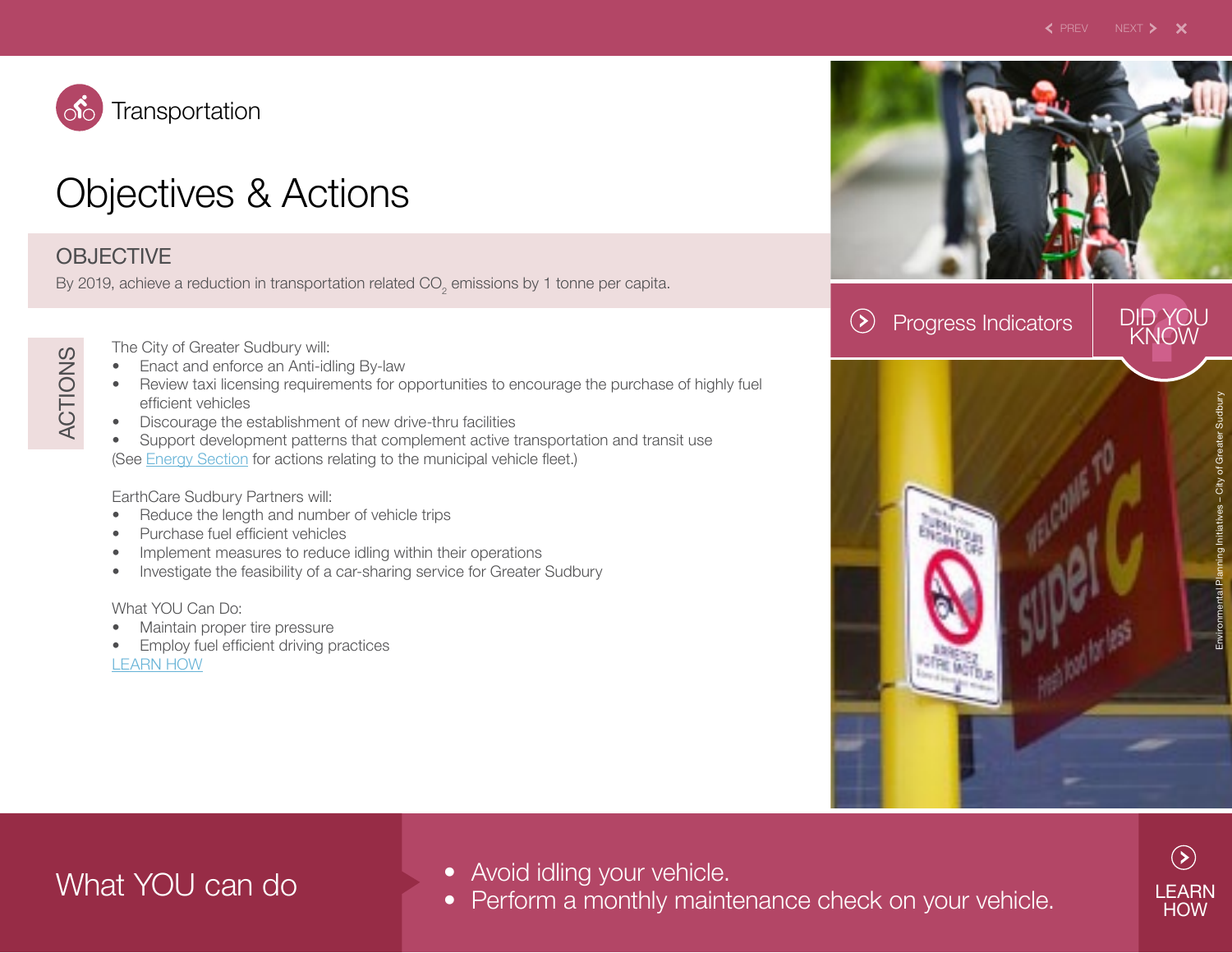

# Objectives & Actions cont'd

### **OBJECTIVE**

Increase transit ridership per capita.

ACTIONS ACTIONS

ACTIONS

ACTIONS

The City of Greater Sudbury will:

• Further enhance the convenience, reliability and appeal of using the transit system

EarthCare Sudbury Partners will:

• Participate in transit ridership promotions

### **OBJECTIVE**

Reduce the percentage of single-occupant vehicles travelling in Greater Sudbury.

EarthCare Sudbury Partners will:

- Establish carpooling incentives for employees
- Initiate and support alternative transportation projects

The City of Greater Sudbury will:

• Encourage future development in identified activity nodes to discourage urban sprawl

69% of residents primarily  $\blacktriangleright$ travel by single occupant vehicle (2003).TR4



## What YOU can do

- Ride the bus instead of relying on your car to get around the city.
- Take advantage of ridership incentives.

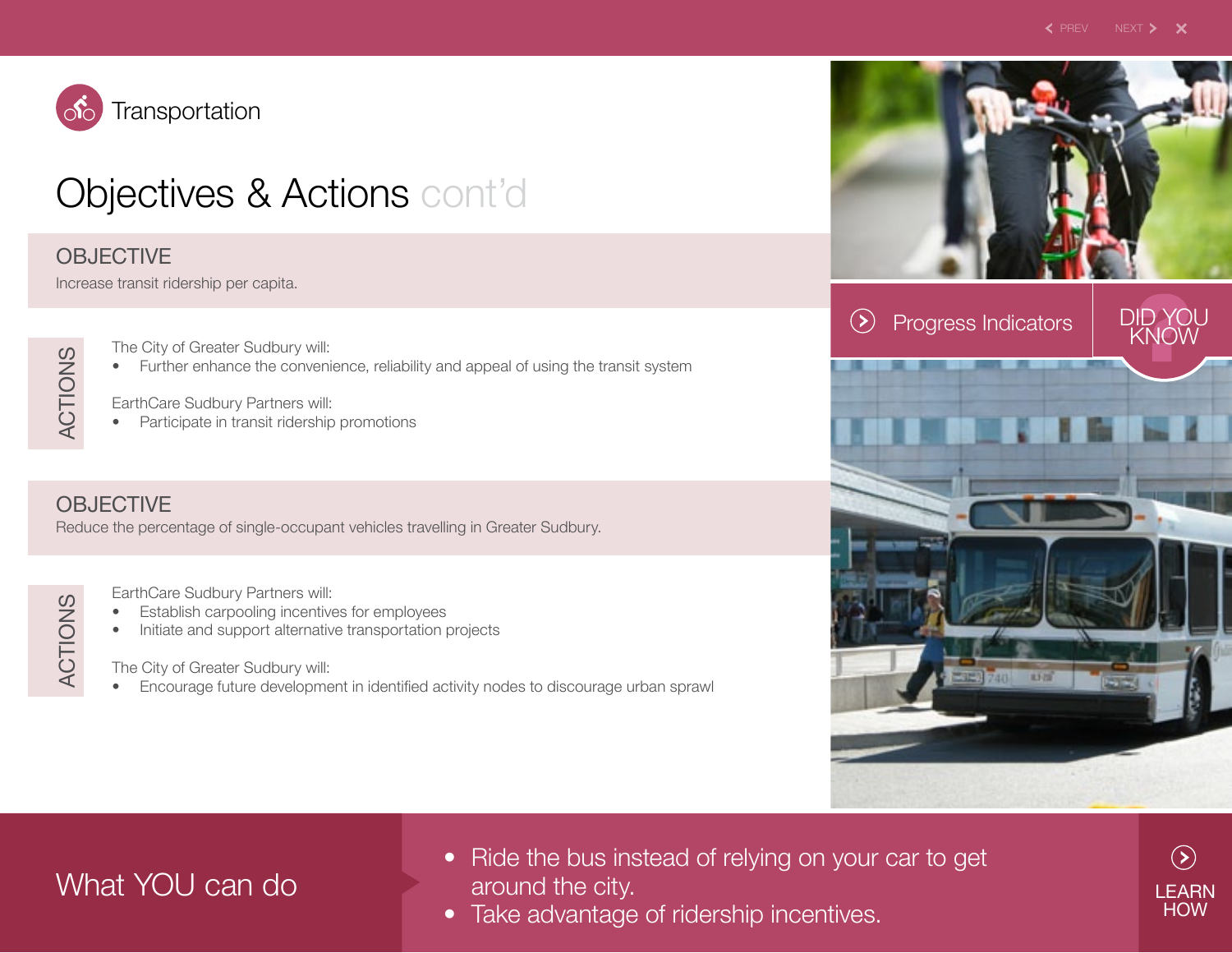DID YOU



# **Objectives & Actions cont'dent**

### **OBJECTIVE**

Improve infrastructure supporting active and non-motorized transport.

The City of Greater Sudbury will:

- Complete a sustainable mobility plan by the end of 2010
- Integrate active transportation into all development plans and into road construction and reconstruction projects
- Consider options for employing a Bicycle Coordinator
- Consult with the [Bicycle Advisory Panel](http://communities.mysudbury.ca/Sites/BAP/default.aspx) and [Rainbow Routes Association](http://www.rainbowroutes.com/) on road and sidewalk projects
- Provide adequate bike racks at municipal buildings and in all public spaces

### EarthCare Sudbury Partners will:

- Provide adequate bike parking facilities for their organization
- Support the creation of bike lanes as part of road construction projects
- Facilitate the joining of communities in Greater Sudbury by trail neighbourhood connections

Per capita passenger  $\blacktriangleright$ trips on Greater Sudbury Transit in 2007: 32.TR5

Progress Indicators  $(\geq)$ 



• Walk and bike to get around – help increase demand for What YOU can do pedestrian and bike-friendly infrastructure!

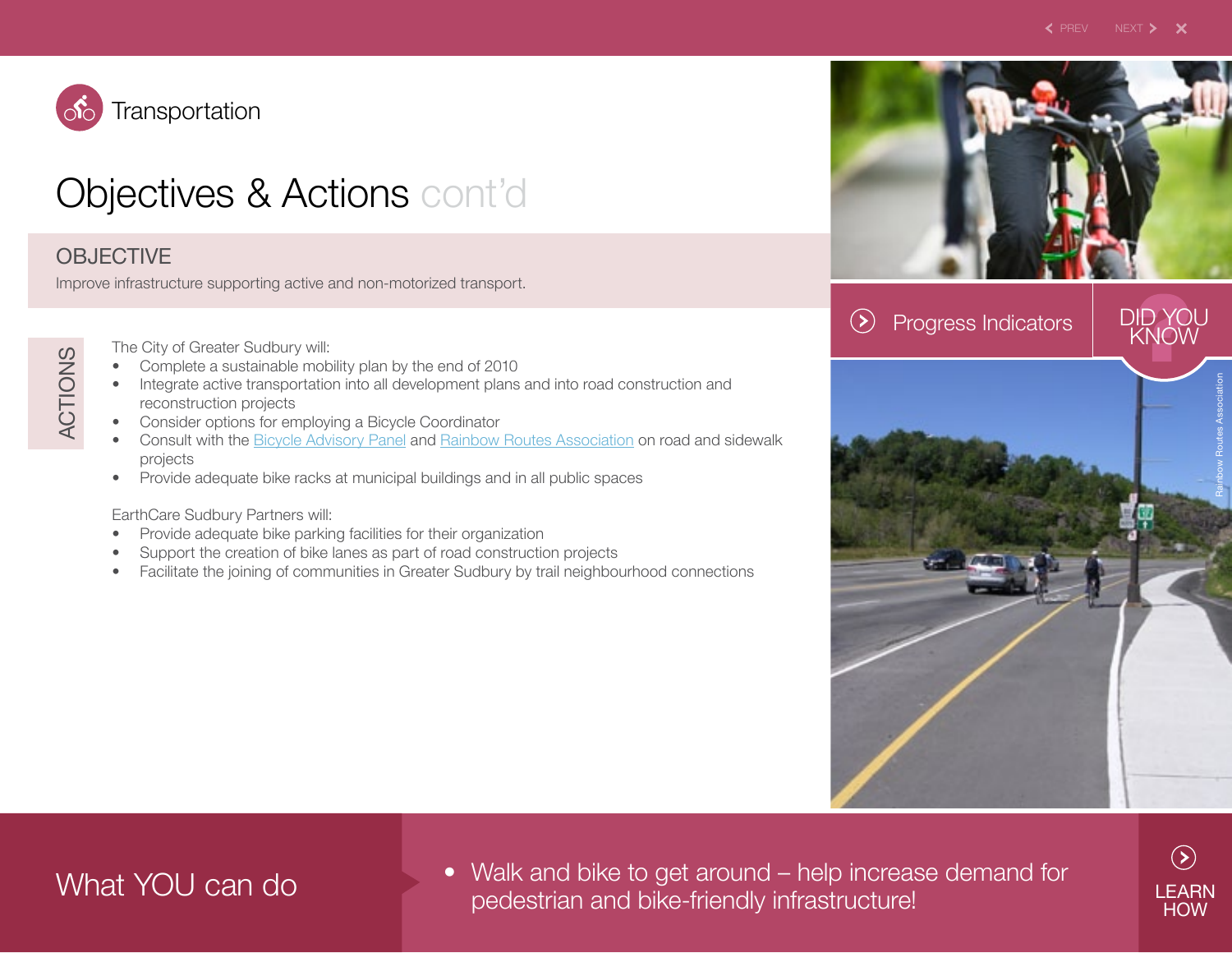DID YOU



## **Objectives & Actions cont'dent**

### **OBJECTIVE**

Raise awareness about the viability of alternative transportation options in Greater Sudbury.

ACTIONS ACTIONS

EarthCare Sudbury Partners will:

- Identify the bus route(s) serving their locations and encourage employees and visitors to use these routes
- Promote the [Rainbow Routes](http://www.rainbowroutes.com) trail system among employees
- Create and /or promote resources that facilitate carpooling (e.g. [greatersudbury.carpoolzone.ca](http://greatersudbury.carpoolzone.ca), workplace carpool bulletin board, etc.)

The City of Greater Sudbury will:

- Publicize improvements to the transit system
- Continue to produce and distribute marketing and communication materials relating to transit service

Greater Sudbury's official trail system covers 182 km (including x-country ski trails).<sup>TR6</sup>

Progress Indicators  $(\mathbf{z})$ 



• Participate in workplace and community-based carpool What YOU can do matching programs.